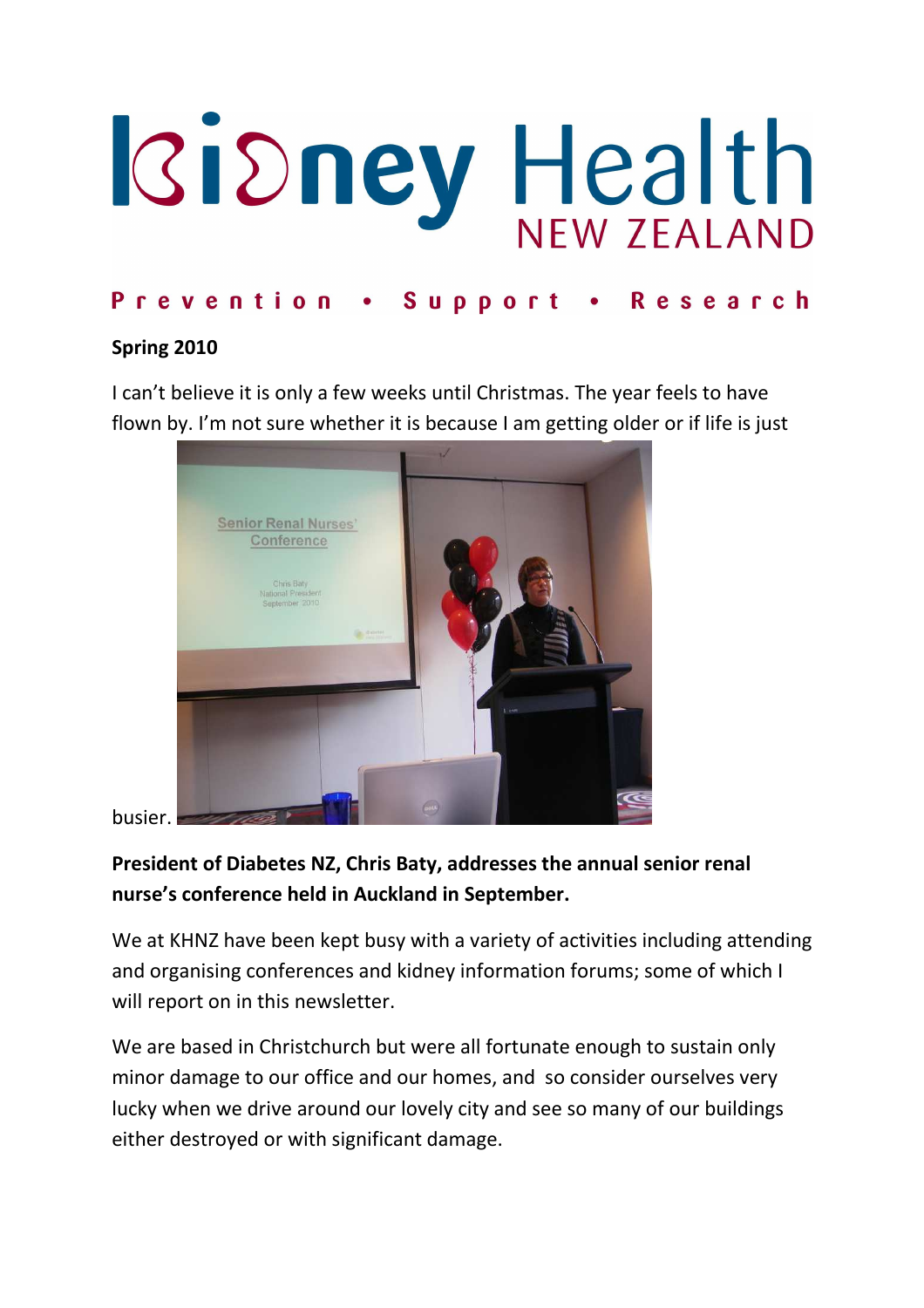I would like to acknowledge the incredible work of the staff at the Christchurch Dialysis Unit. Following the earthquake they went above and beyond the call of duty to ensure their patients were all OK. They worked long hours dialysing patients who were unable to dialyse at home due to lack of power, water and damage. To quote Gillian Tait from Christchurch Dialysis services "Enduring impressions from the week are not only the destruction but also of the resilience, compassion and charity of the community."

## Renal Society of Australasia Conference – Cairns 2010 Report

I was fortunate enough to attend the 38<sup>th</sup> National Conference of the RSA, this year held in Cairns. The theme this year was "Making Waves through Rising Tides of Innovation". There were a large number of Keynote and Guest Speakers, with a wide variety of experience in number of different areas. Below is only a small summary from some of the many sessions I attended.

Motivating and managing different generations – Avril Henry has a management consultancy business focusing on leadership, change management, talent management, diversity, recruitment and retention strategies. Avril was a finalist in the Sydney Business Review Business Woman of the Year in 2005. She is probably one of the most innovative speakers I have heard; amazingly she managed to maintain the full attention of around 490 people, for one and a half hours without referring to notes or using any visuals aids.

Avril talked about the skill shortage in medical care and the importance of looking after and managing staff. Retention of staff is more important than attraction and recruitment, particularly as it is far more economical. Avril is renowned for her love of statistics, quoting some impressive figures throughout her talk. As an example, in the next decade in Europe 50 million people will retire and the concern is that the birth rate has decreased so much that it won't be enough to replace the current population. The birth rate in Australia has decreased to 1.8 children per couple, but it needs to be 2.1 to replace the current population.

Avril talked about the differences in the generations; firstly the baby Boomers, those born between 1948 and 1964. The women in this generation were the first to go out to work as well as have a family. Baby Boomers are more risk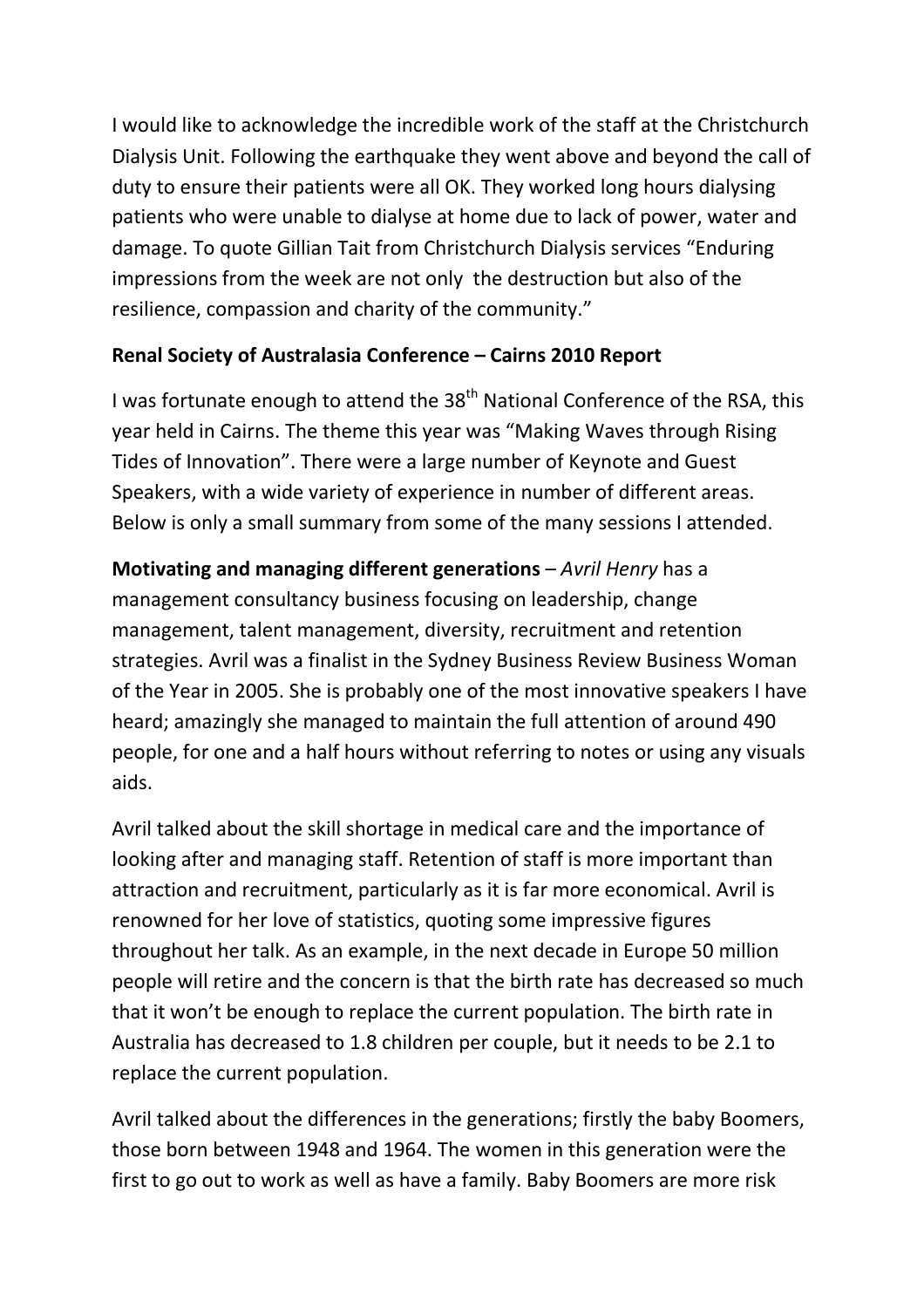adverse preferring job security, financial security and recognition for their loyalty. Generation X (Gen X) is those born between 1965 and 1980. Many of the women in this group have chosen not to have children, putting their career first and Generation Y (Gen Y) are those born from 1980. People from X and Y generations are risk takers, being financially secure isn't so important. They want to be better managers than their current managers!

The main message I took home from this presentation was that in general, management skills training is poor which of course results in poor managers. They need to know how to **manage people**. It is important that training and development for those taking up management positions is provided in the healthcare industry. An excellent nurse does not necessarily make a good manager. They need to be given the tools to assist them in this role.

This conference had an amazing number of papers making it difficult to decide which concurrent sessions to attend. Some of the sessions I did attend included;

How many Australians have CKD? An overview of the latest statistics on Chronic Kidney Disease(CKD) in Australia was very interesting, despite obviously the much larger population. With funds from the Australian Government, in 2007, the National Centre for Monitoring Chronic Kidney Disease was set up to collect the data required to measure kidney disease in Australia, with Prof Tim Mathew from Kidney Health Australia on the advisory committee.

Some statistics for kidney disease in Australia; 1 in 7 Australians have CKD which contributes to 10% of deaths and over 1.1 million hospitalisations annually. CKD is especially common in Indigenous Australians, who are up to 11 times more likely than other Australians to be hospitalised for CKD, and five times more likely to die from it. There has been a significant increase in the number of new cases being treated for end stage kidney disease, particularly in those aged – 55 years and over.

Nearly \$900 million was spent on renal disease in 2004 – 2005. This accounted for 1.7% of total health expenditure in Australia. CKD was up 33% compared with 17% for other health conditions. The number of people being treated for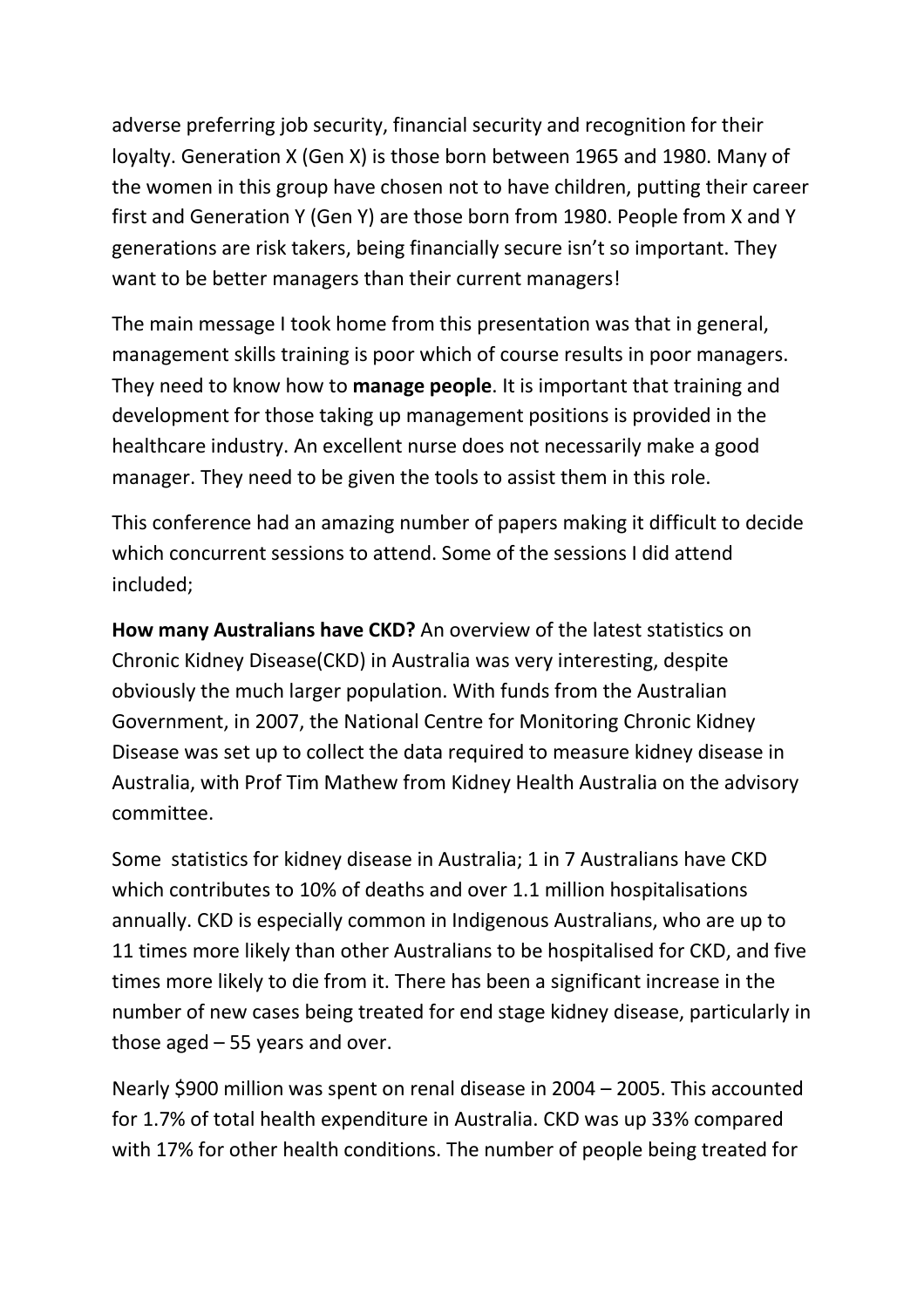end stage kidney disease continues to rise, with the indigenous groups experiencing the largest rise

Partnership + Education = Support: The experience of building a consumer driven support group through organisational partnership and consumer education, was presented by Kidney Health Australia (KHA). They talked about the patient forums held throughout the various states. These were run by KHA and held in places such as the local bowling club, to make them less formal and encourage more people to attend. Patients and their caregivers/family were invited to attend via advertisements in their local renal units and clinics. The forums were patient driven and included talks on a variety of topics including medication management, transplantation and support services. Prizes were given out as an incentive for completing evaluation forms at the end of the sessions, participants were also asked to identify whether they were a patient, a carer or family member. The results were collated for future forums. It was good to know that Kidney Health New Zealand has already commenced a similar initiative which has had positive feedback.

"Organic Growth: Optimising the living donor pool", presented by Lisa Burnapp, Consultant Nurse in Living Donor Transplantation at Guys and St Thomas NHS Trust in London. Lisa focussed on the living donor programme in the UK. Lisa talked about the importance of living kidney donation because of the better organs, post transplant recovery and survival. Like New Zealand the living donor transplant numbers are increasing while the deceased donor rate has declined. Living donor programme in the UK makes up 50 -60% of transplants. Currently there are 3-4 living donor transplant operations performed each week at Guys. Pre emptive transplantation is increasing, with initiatives in place to commence the workup process earlier. Since the Human Tissue Act, in January 2007, there have been 44 paired exchange and 32 non – directed donor transplants performed.

Dialysis by remote control - Bev Hamerton Topic Coordinator for Remote Health Practice gave an entertaining and fascinating presentation of her experience working as a remote area nurse on Murray Island in the Torres Strait. Her passion and commitment was evident as she talked about her work. Murray Island has a population of 600 with 30% having some form of chronic disease. Poverty is a big problem and the life expectancy is 18 years less than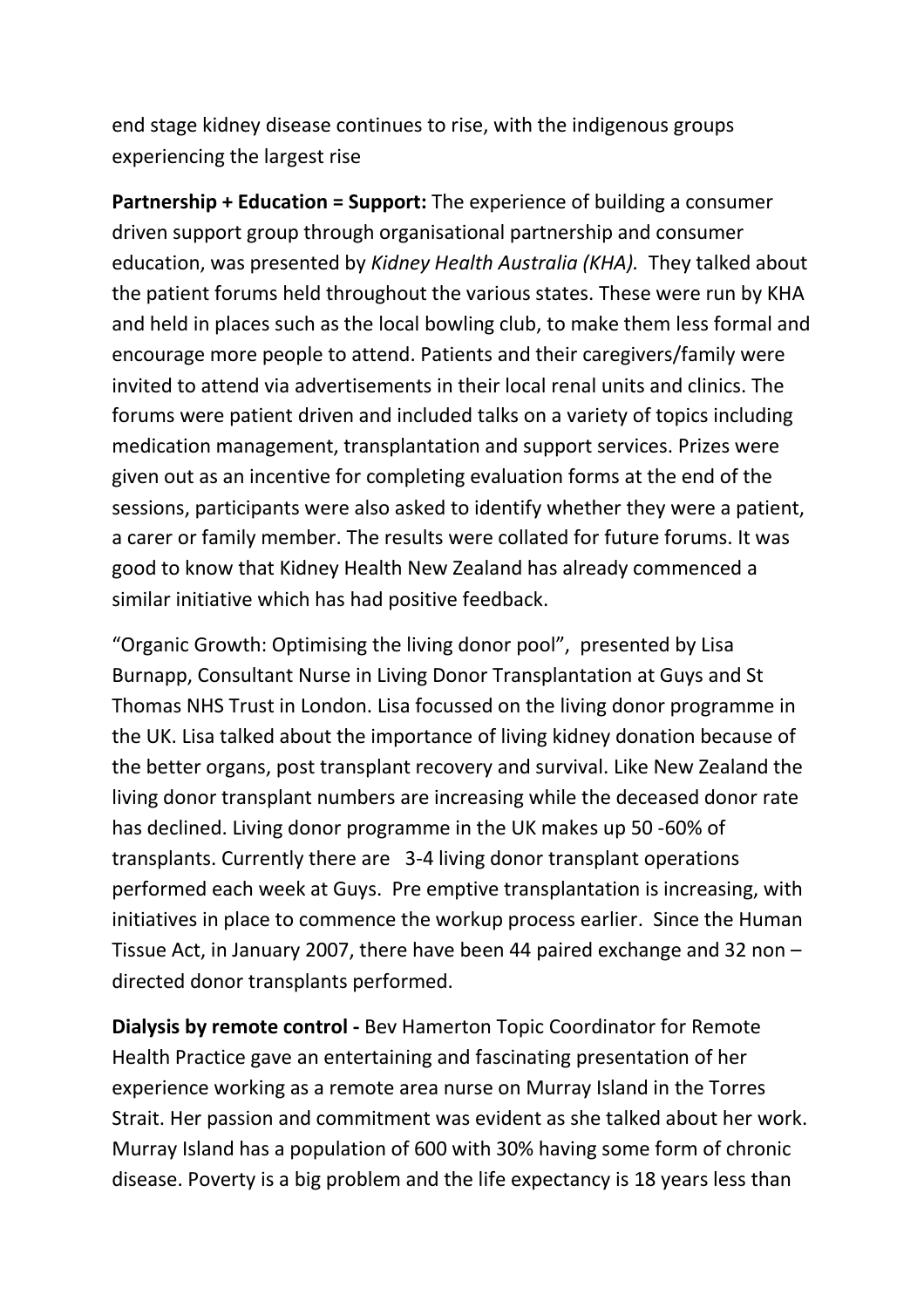for a non Torres Strait Islander. There are 3 Indigenous Health Workers with a Doctor visiting 2 days a month. Bev talked about the importance of communication in this remote location for a successful service, particularly between the main centre and those looking after the patients when they return home.

Diabetes Care in Indigenous Australians - Dr Ashim K Sinha highlighted the need for the multidisciplinary team to leave the hospitals and get out into the community to promote early intervention and prevention. According to Dr Sinha one in ten Torres Strait Islanders have Type 2 diabetes (DM2); Type 1 diabetes is very rare in this group of people. Type 2 diabetes is almost 4 times as common as in other indigenous groups: he attributed this to post Westernisation. There has been a significant increase in the onset of DM2 among the Torres Strait youth with a mean age at diagnosis of 12 years. There is usually a strong family history of diabetes i.e. both parents affected. Fifteen out of 20 women develop diabetes during pregnancy. The incidence of diabetes in pregnancy has risen from 4.4% in 1999 to 14% in 2008. Twenty four percent of adults over the age of 25 have Type 2 diabetes in the Torres Strait community!

Dr Sinha talked about the Diabetes Specialist Outreach Teams, these teams go out into the communities in Far North Queensland where they provide education, screening and promote self management. They have a web based database for distance evaluations and health profiling. Blister packs are provided to encourage medication to be taken. Training opportunities are provided for GPs with generalist staff being trained to identify those at high risk of foot disease/infections in an effort to decrease the high amputation rate. The ultimate goals are prevention both primary and secondary; prevent childhood obesity and diabetes in pregnancy and to provide quality use of medication and access to health services.

The average life expectancy of a Torres Strait Islander is only mid 50!!!

Chronic disease profiles in remote aboriginal settings and implication for health service delivery - Dr Wendy Hoy, Professor of Medicine and Director of the Centre for Chronic Disease at the University of Queensland. Dr Hoy told us there were 500,000 Aboriginals and Torres Strait Islanders living in Australia,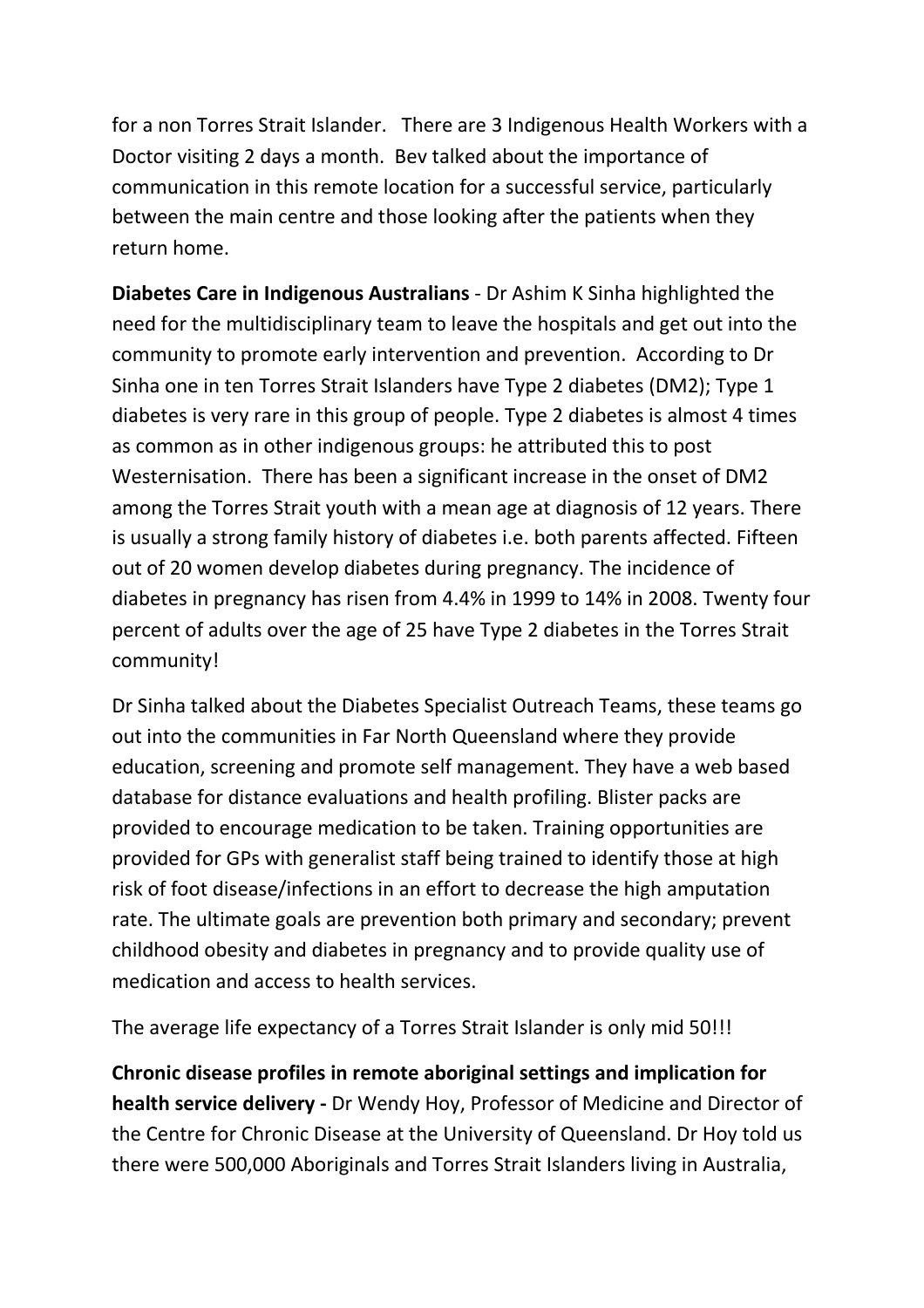she talked about the barriers to treatment for these people including limited storage space, no locks, often no refrigeration. These people often move and have limited transportation available. There is a different level of resource needed in these areas. Integrated chronic disease screening needs to occur.

Needless to say the social events provided an opportunity to meet delegates attending the conference from around Australia and New Zealand; a little dancing was done interspersed of course with a lot of networking with our renal colleagues.

As always I came back from the RSA conference inspired and motivated to continue working to make a difference in the management of renal disease and its impact.



#### Senior Renal Nurses Conference

#### Jubeda Shah, Middlemore Renal Unit, speaks at the conference

The annual senior renal nurses' conference was held in Auckland in September, the weekend of the earthquake. Once we had established family and friends were safe we were able to enjoy another successful workshop. As usual, the presentations were of a high standard with nurses sharing their knowledge and experiences with the group.

Chris Baty, President of Diabetes NZ, gave a very interesting, if not sobering, talk highlighting the predicited rise in diabetes, particularly Type 2. Currently there are 200,000 people diagnosed with diabetes in New Zealand, although it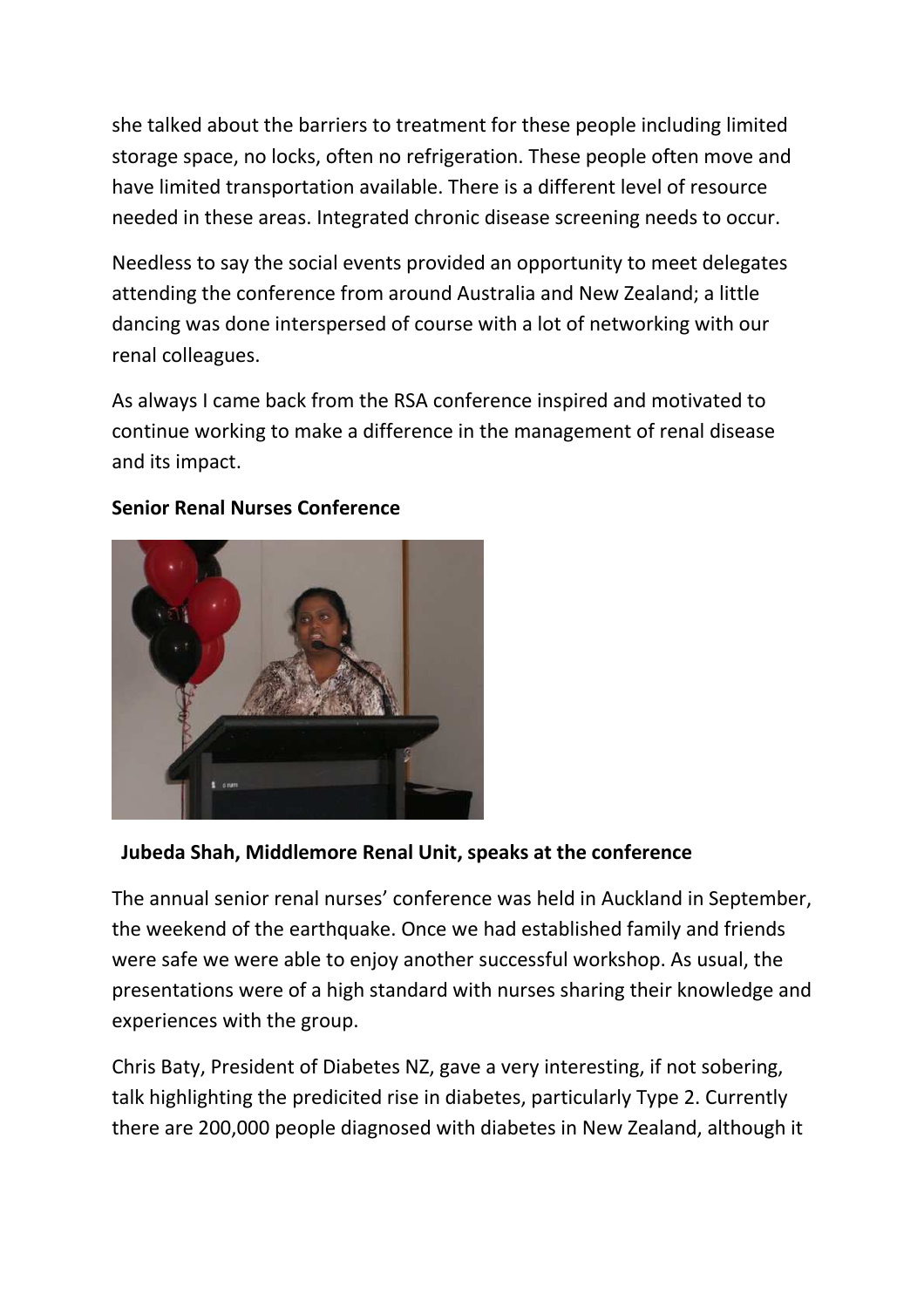is estimated there are at least 70,000 who are not diagnosed yet! The motto for Diabetes NZ is Diabetes: Contained, Controlled, Cured.

Rachael Walker talked about her pathway to become the first (and youngest) nurse practitioner in the area of renal medicine in New Zealand. It has taken years of hard work and dedication to achieve this role, so congratulations Rachael.

Jo Burton, renal recipient transplant coordinator at Auckland Hospital, spoke about what is new in transplantation. This included ABO incompatible transplantation, the paired exchange programme and non heart beating donors.

## Kidney Information Forums

These continue to be very popular. Kelvin and I have travelled to Rotorua, Tauranga (with Auckland District Kidney Society), Nelson and Invercargill in the last month and will be in Wellington in November to speak to both patients and people wanting information about kidney disease and treatment and also prevention. These sessions are provided to the local groups as we feel it is a much better way to provide information and to raise awareness at the same time. We have been pleased with the numbers attending these forums with an average of 30 - 40 people.

Having people from the local area involved has been great with local pharmacists and dietitians being able to give useful advice. They also tell us they learn a lot about kidneys as they research for their talks.

We plan to continue on with future kidney forums planned for 2011.

## 0800 information line and website – www.kidneys.co.nz

We continue to work on our website to keep it as up to date as possible, the feedback from the Ministry of Health resources has been positive, it has also been very helpful to refer people to this site to check out the information appropriate to their needs. We are currently working on a second round of information brochures for the Ministry and will have more information available in the next issue.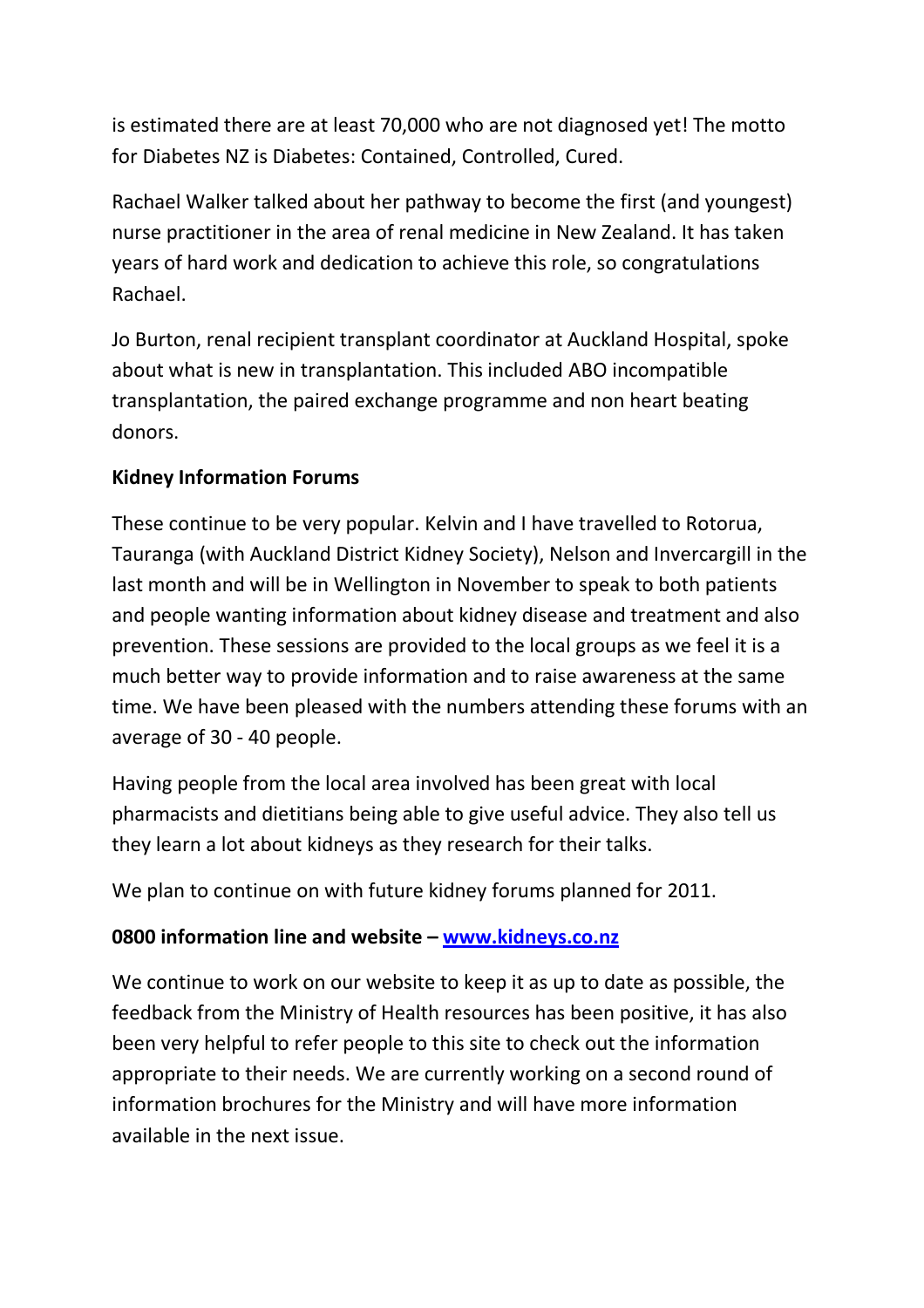The 0800 information line remains a useful resource for people, information around kidney disease; treatment and particularly live kidney donation continue to be the most commonly sought after topics.

### Upcoming events and activities

Kidney Health Week, incorporating National Just Water Week will be  $7<sup>th</sup> - 13<sup>th</sup>$ March 2011, World Kidney Day is Thursday  $10^{th}$  March, and we have commenced planning for this week. The following information is from the official World Kidney Day website www.worldkidneyday.org

The mission of World Kidney Day is to raise awareness of the importance of our kidneys to our overall health and to reduce the frequency and impact of kidney disease and its associated health problems worldwide.

#### The objectives are:

- Raise awareness about our "amazing kidneys"
- Highlight that diabetes and high blood pressure are key risk factors for Chronic Kidney Disease (CKD)
- Encourage systematic screening of all patients with diabetes and hypertension for CKD
- Encourage preventive behaviours
- Educate all medical professionals about their key role in detecting and reducing the risk of CKD, particularly in high risk populations.
- Stress the important role of local and national health authorities in controlling the CKD epidemic. Health authorities worldwide will have to deal with high and escalating costs if no action is taken to treat the growing number of people with CKD. On World Kidney Day all governments are encouraged to take action and invest in further kidney screening

## If detected early, Chronic Kidney Diseases can be treated--thereby reducing other complications and dramatically reduce the growing burden of deaths and disability from chronic renal and cardiovascular disease worldwide.

Any ideas or suggestions as to how we can help raise awareness during Kidney Health Week throughout New Zealand are always welcome so feel free to email me at carmel@kidneys.co.nz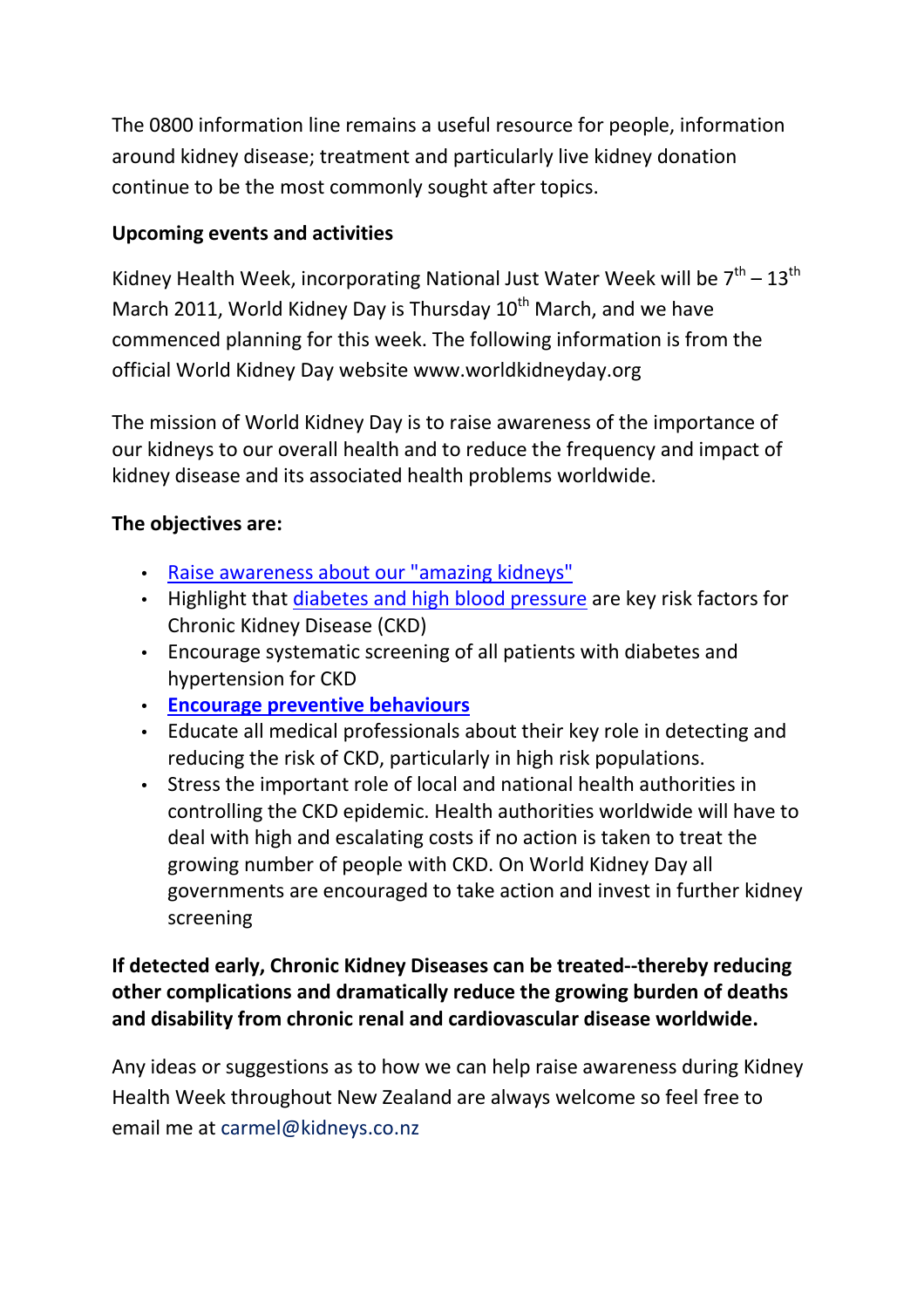

CONGRATULATIONS RACHAEL WALKER the first Nurse Practitioner for Kidney Disease, we wish you all the very best for your future work Rachel and for being a "pioneer" for renal nursing.

From the medical Director KHNZ Kelvin Lynn

# **Good news for live organ donors and a further advance in deceased organ donation**

More than half of the kidney transplants carried out each year in New Zealand are from living donors. Carrying out major surgery on healthy people has been justified by the excellent outcomes for the recipients, much better than from deceased donors, and the understanding that there is no long term risk for the donor. The comprehensive assessment potential living kidney donors undergo ensures that these donors have healthy kidneys and do not suffer from other conditions that would increase their risk of kidney disease and death in later life. Nevertheless, there are a small number of kidney donors that have subsequently died prematurely or developed kidney failure. This is regrettable, but the important question is "was this more likely because they had been a kidney donor?"

A study from the United States (Segev, D. L. et al. Perioperative mortality and long-term survival following live kidney donation. JAMA 303, 959–966 2010) compared the survival of 80,347 live kidney donors between 1994 and 2009 with the normal healthy population. The authors concluded that live donor nephrectomy (removal of a kidney) is "one of the safest operations one can undergo and that live kidney donation did not increase risk of mortality during the study period".

In the early days of transplantation, organs were not removed from deceased donors until after the heartbeat had stopped. Further research and the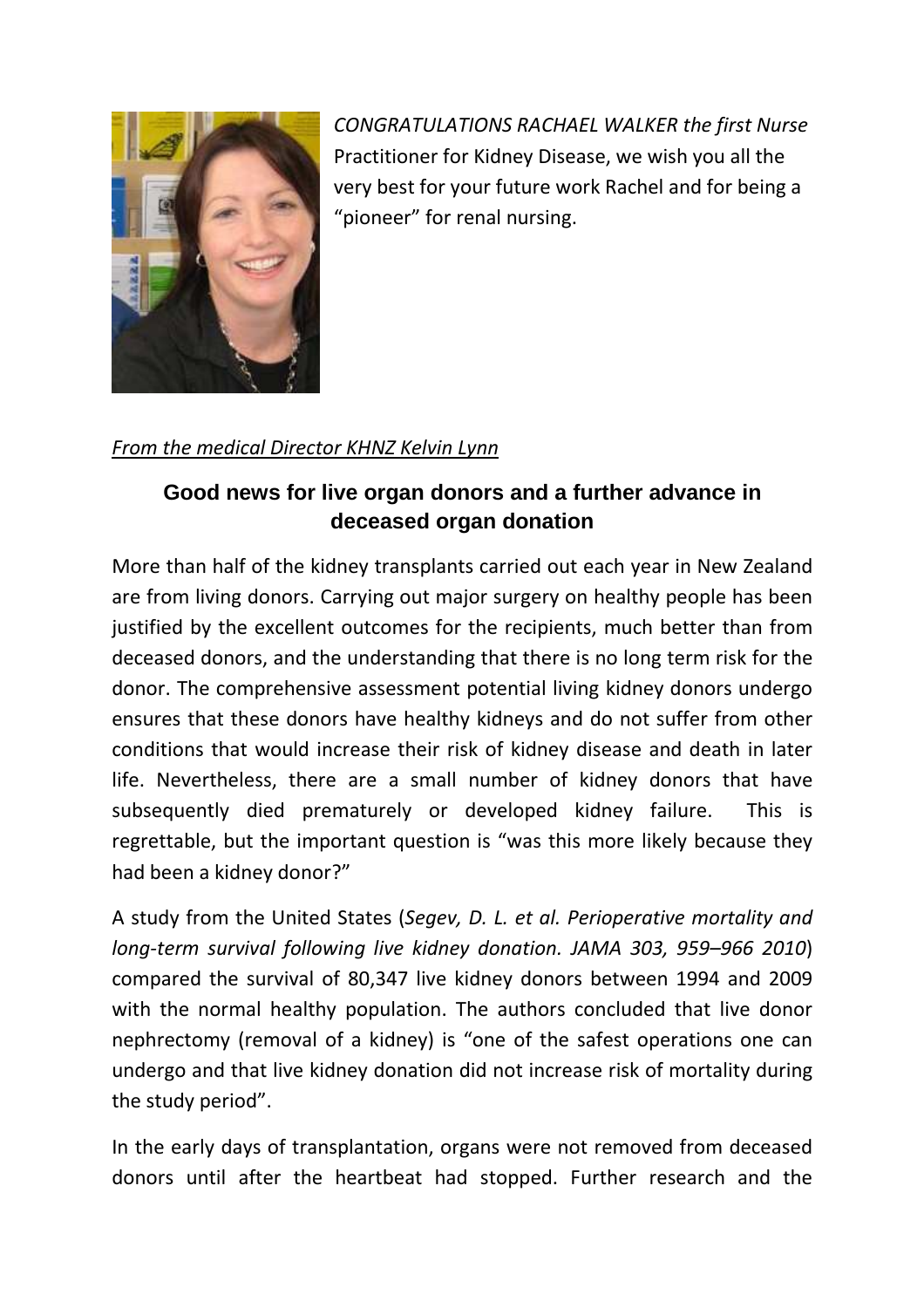introduction of trusted brain death protocols in the early 1980s allowed removal of organs from heart-beating donors as it was understood that brain death indicated that the donor had sustained an irreversible loss of brain function. The organs removed from such heart-beating donors worked better and for longer than those from non-heart beating donors did. The number of deceased donor kidneys that are now available from brain-death donors has declined because of safer driving and improvements in the care of people with head injuries. The ongoing shortage of donor organs has prompted a rethink about using organs from donors after a heart, rather than a brain, death. In the UK the use of organs from non-heart beating donors has risen from 3% in 2000 to 32% in 2009. In New Zealand, Organ Donation New Zealand has introduced a new protocol to allow Zealand organ donation when a person is on a ventilator in an intensive care unit with a non-survivable head injury but is not brain dead. In some circumstances organ donation can occur immediately after death and this is known as Donation after Cardiac Death. You can read more about this at www.donor.co.nz

In a paper published in the Lancet (www.thelancet.com) in August, researchers from the UK report on 9,134 kidney transplants – 8,289 kidneys were donated after brain death and 845 after heart death. The kidneys from the heart death donors worked as well and for as long as those from the brain death donors. The study also provides other valuable information that should help to increase donation after cardiac death.

#### Chronic kidney disease is common, harmful and treatable.